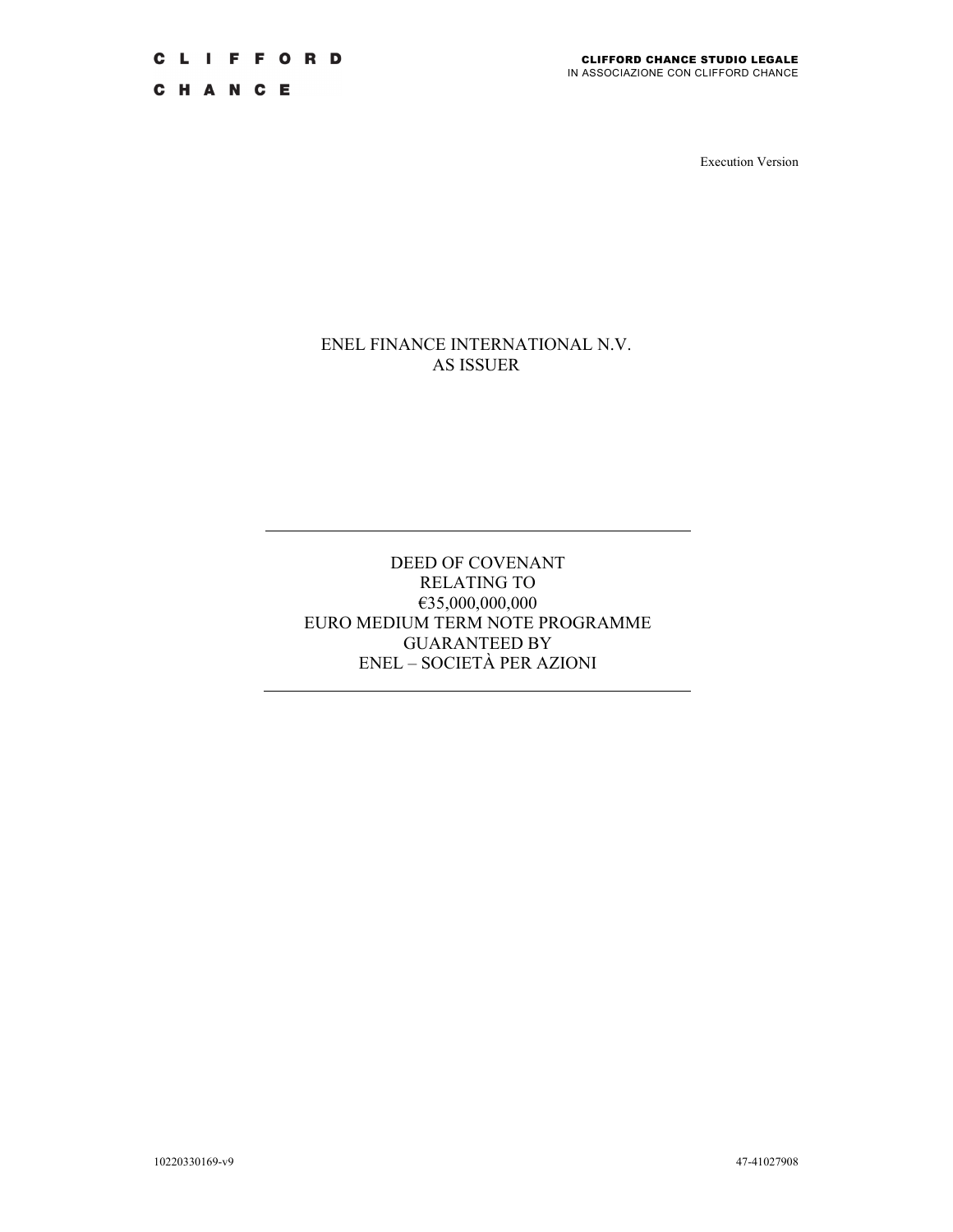### **BY:**

(1) **ENEL FINANCE INTERNATIONAL N.V.**, a limited liability company (*naamloze vennootschap*) incorporated under the laws of The Netherlands with its corporate seat (*statutaire zetel*) in Amsterdam, The Netherlands, and its registered address at Herengracht 471, 1017 BS Amsterdam, The Netherlands, and registered with the trade register of the Dutch chamber of commerce under number 34313428 (the "**Issuer**") in favour of the account holders or participants specified below of Clearstream Banking S.A. ("**Clearstream, Luxembourg**"), Euroclear Bank SA/NV ("**Euroclear**") and/or any other additional clearing system or systems as is specified in the Final Terms relating to any Note (as defined below) (each, a "**Clearing System**").

# **WHEREAS:**

- (A) The Issuer has entered into an amended and restated Programme Agreement (the "**Programme Agreement**", which expression includes the same as it may be amended, supplemented, novated or restated from time to time) dated 7 January 2022 with ENEL – Società per Azioni and the Dealers named in it under which the Issuer proposes from time to time to issue Notes (the "**Notes**").
- (B) Certain of the Notes will initially be represented by, and comprised in, Global Notes, in each case representing a certain number of underlying Notes (the "**Underlying Notes**").
- (C) Each Global Note may, after issue, be deposited with a depositary for one or more Clearing Systems (together, the "**Relevant Clearing System**"). Upon any deposit of a Global Note, the Underlying Notes represented by the Global Note will be credited to a securities account or securities accounts with the Relevant Clearing System. Any account holder with the Relevant Clearing System which has Underlying Notes credited to its securities account from time to time (each, a "**Relevant Account Holder**") will, subject to and in accordance with the terms and conditions and operating procedures or management regulations of the Relevant Clearing System, be entitled to transfer the Underlying Notes and (subject to and upon payment being made by the Issuer to the bearer in accordance with the terms of the relevant Global Note) will be entitled to receive payments from the Relevant Clearing System calculated by reference to the Underlying Notes credited to its securities account.
- (D) In certain circumstances specified in each Global Note, a Global Note will become void. The time at which a Global Note becomes void is referred to as the "**Relevant Time**". In those circumstances, each Relevant Account Holder will, subject to and in accordance with the terms of this Deed, acquire against the Issuer all those rights which the Relevant Account Holder would have had if, prior to the Global Note becoming void, duly executed and authenticated Definitive Notes had been issued in respect of its Underlying Notes and the Definitive Notes were held and beneficially owned by the Relevant Account Holder.
- (E) The obligations of the Issuer under this Deed have been unconditionally and irrevocably guaranteed by ENEL - Società per Azioni on 7 January 2022. An executed copy of the Guarantee has been deposited with and shall be held by the Principal Paying Agent on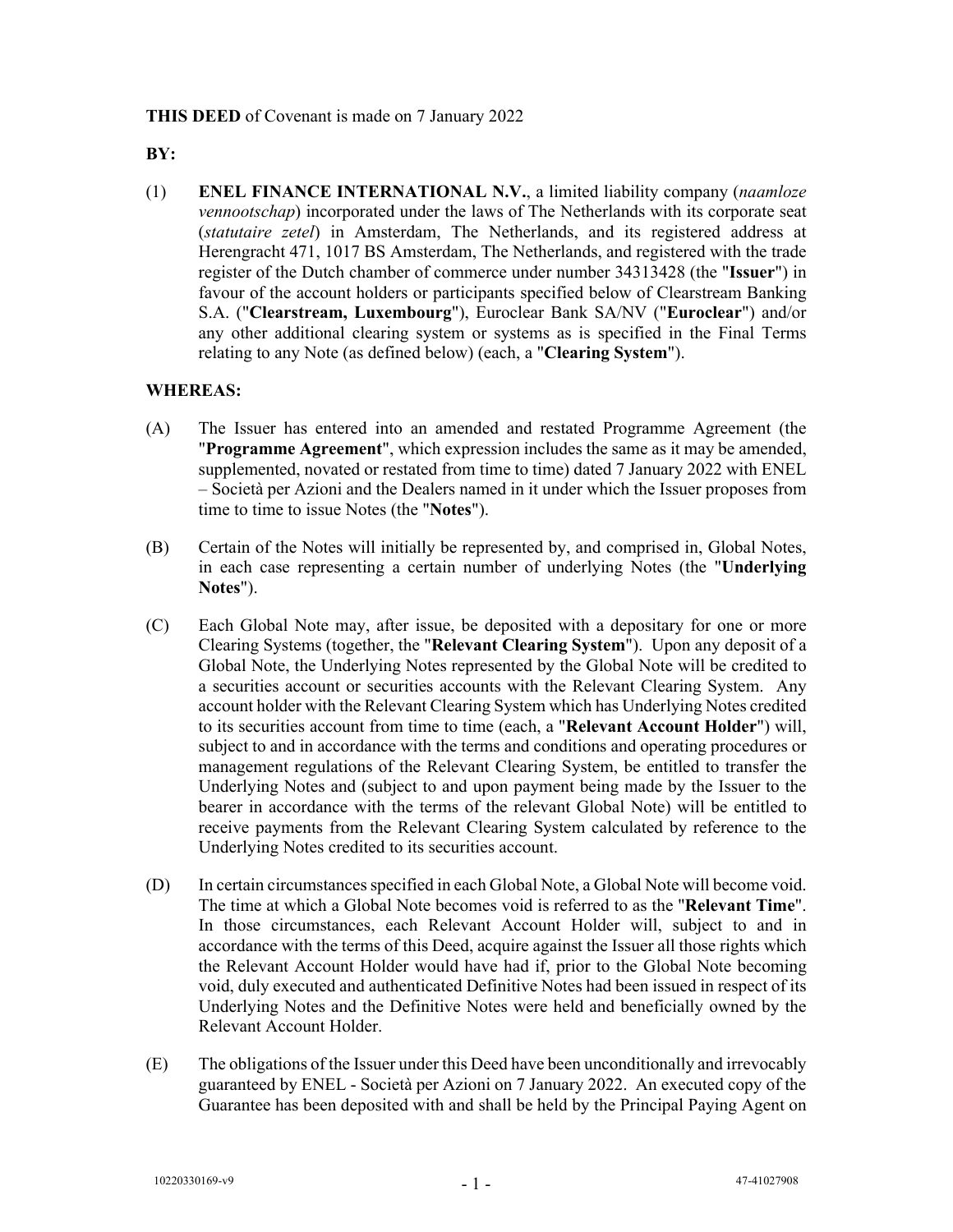behalf of the Noteholders (as defined in the Guarantee) and the Relevant Account Holders from time to time at its specified office (being at the date hereof at The Bank of New York Mellon, London Branch, One Canada Square, London E14 5AL, United Kingdom) and a copy of the Guarantee shall be available for inspection at that specified office and at the specified office of each of the other agents named in the amended and restated agency agreement dated 7 January 2022 entered into between ENEL – Società per Azioni, the Issuer, The Bank of New York Mellon, London Branch and The Bank of New York Mellon SA/NV, Luxembourg Branch.

#### **NOW THIS DEED WITNESSES** as follows:

1. If any Global Note becomes void in accordance with its terms, the Issuer covenants with each Relevant Account Holder (other than any Relevant Account Holder which is an account holder of any other Relevant Clearing System) that each Relevant Account Holder shall automatically acquire at the Relevant Time, without the need for any further action on behalf of any person, against the Issuer all those rights which the Relevant Account Holder would have had if at the Relevant Time it held and beneficially owned executed and authenticated Definitive Notes in respect of each Underlying Note represented by the Global Note which the Relevant Account Holder has credited to its securities account with the Relevant Clearing System at the Relevant Time.

The Issuer's obligation under this Clause shall be a separate and independent obligation by reference to each Underlying Note which a Relevant Account Holder has credited to its securities account with the Relevant Clearing System and the Issuer agrees that a Relevant Account Holder may assign its rights under this Deed in whole or in part.

- 2. The records of the Relevant Clearing System shall be conclusive evidence of the identity of the Relevant Account Holders and the number of Underlying Notes credited to the securities account of each Relevant Account Holder. For these purposes, a statement issued by the Relevant Clearing System stating:
	- (a) the name of the Relevant Account Holder to which the statement is issued; and
	- (b) the aggregate nominal amount of Underlying Notes credited to the securities account of the Relevant Account Holder as at the opening of business on the first day following the Relevant Time on which the Relevant Clearing System is open for business,

shall be conclusive evidence of the records of the Relevant Clearing System at the Relevant Time.

- 3. In the event of a dispute, the determination of the Relevant Time by the Relevant Clearing System shall (in the absence of manifest error) be final and conclusive for all purposes in connection with the Relevant Account Holders with securities accounts with the Relevant Clearing System.
- 4. The Issuer undertakes in favour of each Relevant Account Holder that, in relation to any payment to be made by it under this Deed, it will comply with the provisions of Condition 8 to the extent that they apply to any payment in respect of Underlying Notes as if those provisions had been set out in full in this Deed.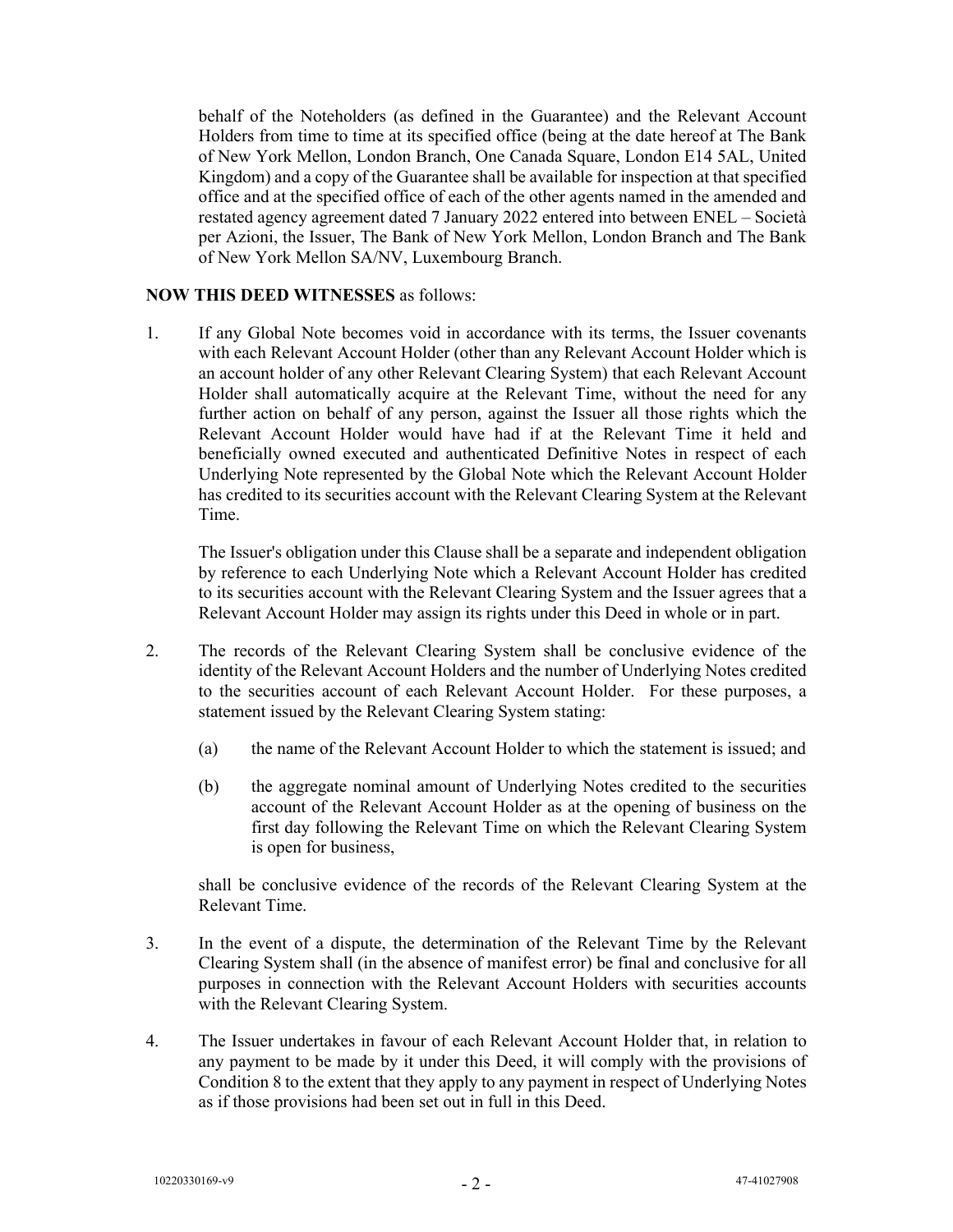- 5. The Issuer will pay any stamp and other duties and taxes, including interest and penalties, payable on or in connection with the execution of this Deed and any action taken by any Relevant Account Holder to enforce the provisions of this Deed against the Issuer.
- 6. The Issuer represents, warrants and undertakes with each Relevant Account Holder that it has all corporate power, and has taken all necessary corporate or other steps, to enable it to execute, deliver and perform this Deed, and that this Deed constitutes a legal, valid and binding obligation of the Issuer enforceable in accordance with its terms subject to the laws of bankruptcy (including, without limitation, a voluntary liquidation (*vereffening*), suspension of payments (*surseance van betaling*), bankruptcy (*faillissement*), or a composition with creditors (*akkoord*) and other laws affecting the rights of creditors generally.
- 7. This Deed shall take effect as a Deed Poll for the benefit of the Relevant Account Holders from time to time. This Deed shall be deposited with and held by the common depositary for Euroclear and Clearstream, Luxembourg (being at the date of this Deed, The Bank of New York Mellon, London Branch at One Canada Square, London E14 5AL, United Kingdom) until all the obligations of the Issuer under this Deed have been discharged in full.
- 8. The Issuer acknowledges the right of every Relevant Account Holder to the production of, and the right of every Relevant Account Holder to obtain (upon payment of a reasonable charge) a copy of, this Deed, and further acknowledges and covenants that the obligations binding upon it contained in this Deed are owed to, and shall be for the account of, each and every Relevant Account Holder, and that each Relevant Account Holder shall be entitled severally to enforce these obligations against the Issuer.
- 9. This Deed is, and any non contractual obligations arising out of in connection with it are, governed by, and shall be construed in accordance with, the laws of England.

The courts of England are to have exclusive jurisdiction to settle any disputes which may arise out of or in connection with this Deed and accordingly any legal action or proceedings arising out of or in connection with this Deed, including any legal action or proceedings relating to any non-contractual obligations which may arise out of or in connection with this Deed (together referred to as "**Proceedings**") may be brought in such courts.

The Issuer irrevocably submits to the exclusive jurisdiction of such courts and waives any objection to Proceedings in any such court whether on the ground of venue or on the ground that the Proceedings have been brought in an inconvenient forum.

The Issuer appoints Law Debenture Corporate Services Limited of 100 Wood Street, London, EC2V 7EX as its agent for service of process, and undertakes that, in the event that such process agent ceases so to act or no longer has an address in England, it will appoint another person as its agent for service of process for Proceedings in England in respect of any Proceedings in England. Nothing in this Clause shall affect the right to serve process in any other manner permitted by law.

10. If the Issuer is represented by an attorney or attorneys in connection with the signing and/or execution and/or delivery of this Deed, the Global Notes, Definitive Notes,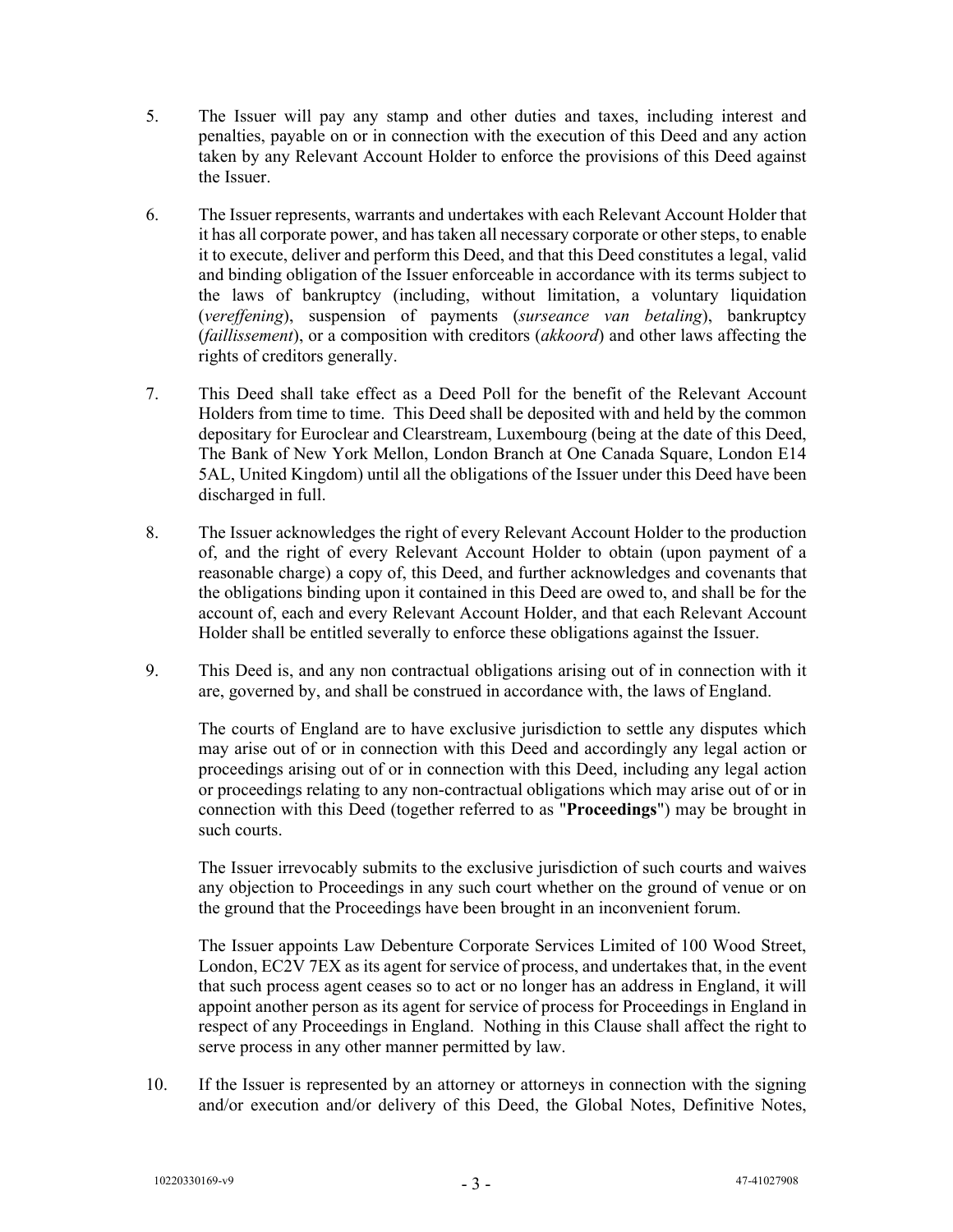Coupons, Talons or any agreement or document referred to herein or made pursuant hereto and the relevant power or powers of attorney is or are expressed to be governed by the laws of a particular jurisdiction, it is hereby expressly acknowledged and accepted by the other parties to this Deed that such laws shall govern the existence and extent of such attorney's authority and the effects of the exercise thereof.